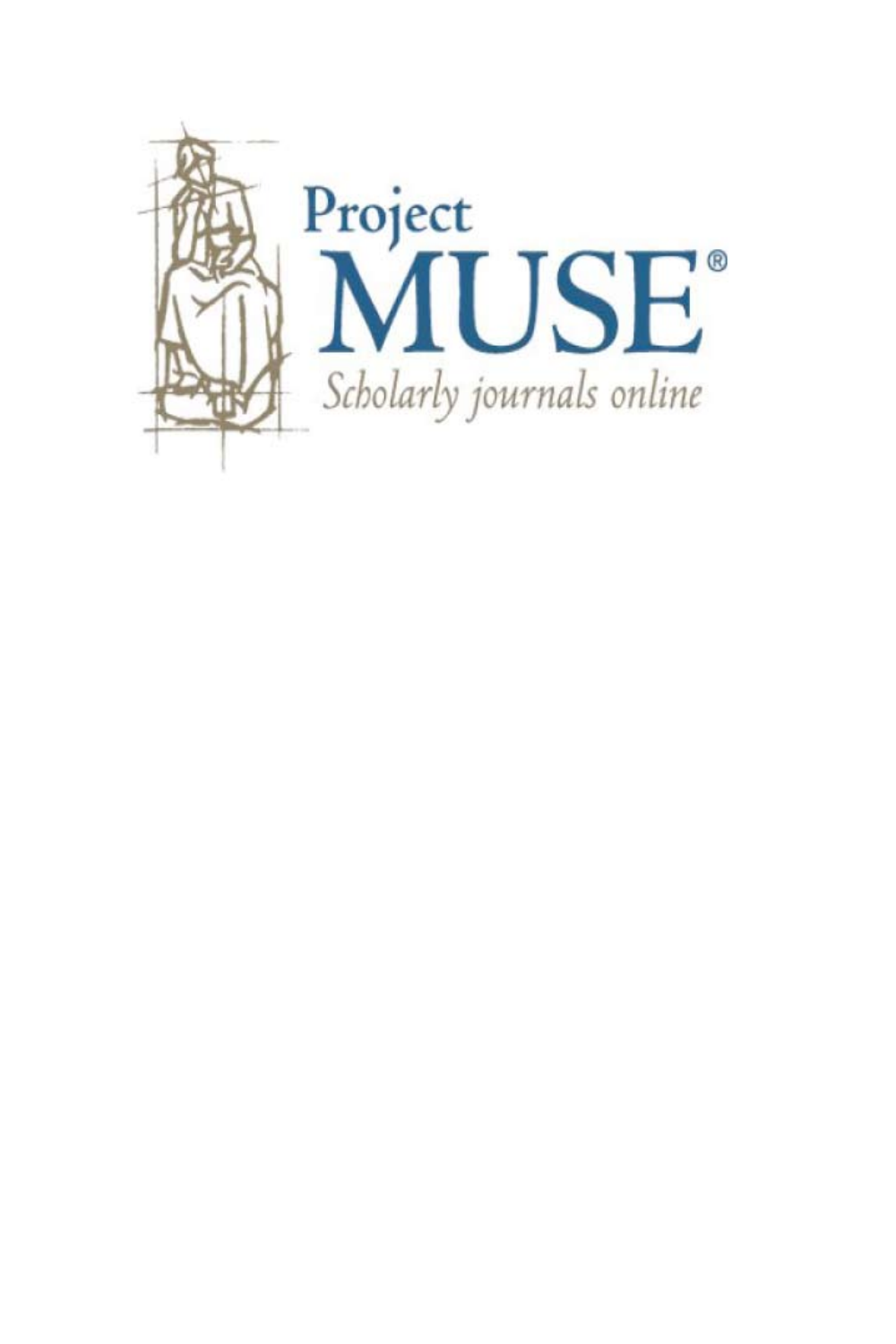

**Corinna Baksik**

**abstract:** The Google Book Search Library Project, in which millions of books from libraries will be scanned and made searchable on the Web, has led to controversy and legal action. Publishers are suing Google for copyright infringement, while Google claims their use falls under the fair use privilege of the *Copyright Act*. An overview of the library project is followed by an examination of the controversy and a look at the beta program in practice.

# **Introduction**

*Dear colleagues, I would like to know your opinion about free access to full-text documents.* It's a good thing. Next question? Roy<sup>1</sup>

The Digital Libraries listserv represents what many feel about the increasingly common digitization of print materials. Likewise, Google, an innovator in information discovery, announced that it would begin scanning books represents what many feel about the increasingly common digitization of print materials. Likewise, Google, an innovator in information discovery, announced that it would begin scanning books in library collections "to make the world of books more discoverable."<sup>2</sup> Since then, there has been a barrage of good and bad press, numerous complaints, many glorifications, and two lawsuits. Although Google is not providing full-text documents for items still under copyright but is making them searchable and retrievable, there has been, nonetheless, a heated debate over the legality and ethics of what most would deem to be a "good thing."

# **About the Program**

In support of Google's mission to "organize the world's information," the Google Book Search program is designed to digitize printed book content so that it may be searched and retrieved via Google's search engine.<sup>3</sup> The program has two facets—one that involves publishers, which has not been controversial, and one that involves libraries, which has.

*portal: Libraries and the Academy*, Vol. 6, No. 4 (2006), pp. 399–415. Copyright © 2006 by The Johns Hopkins University Press, Baltimore, MD 21218.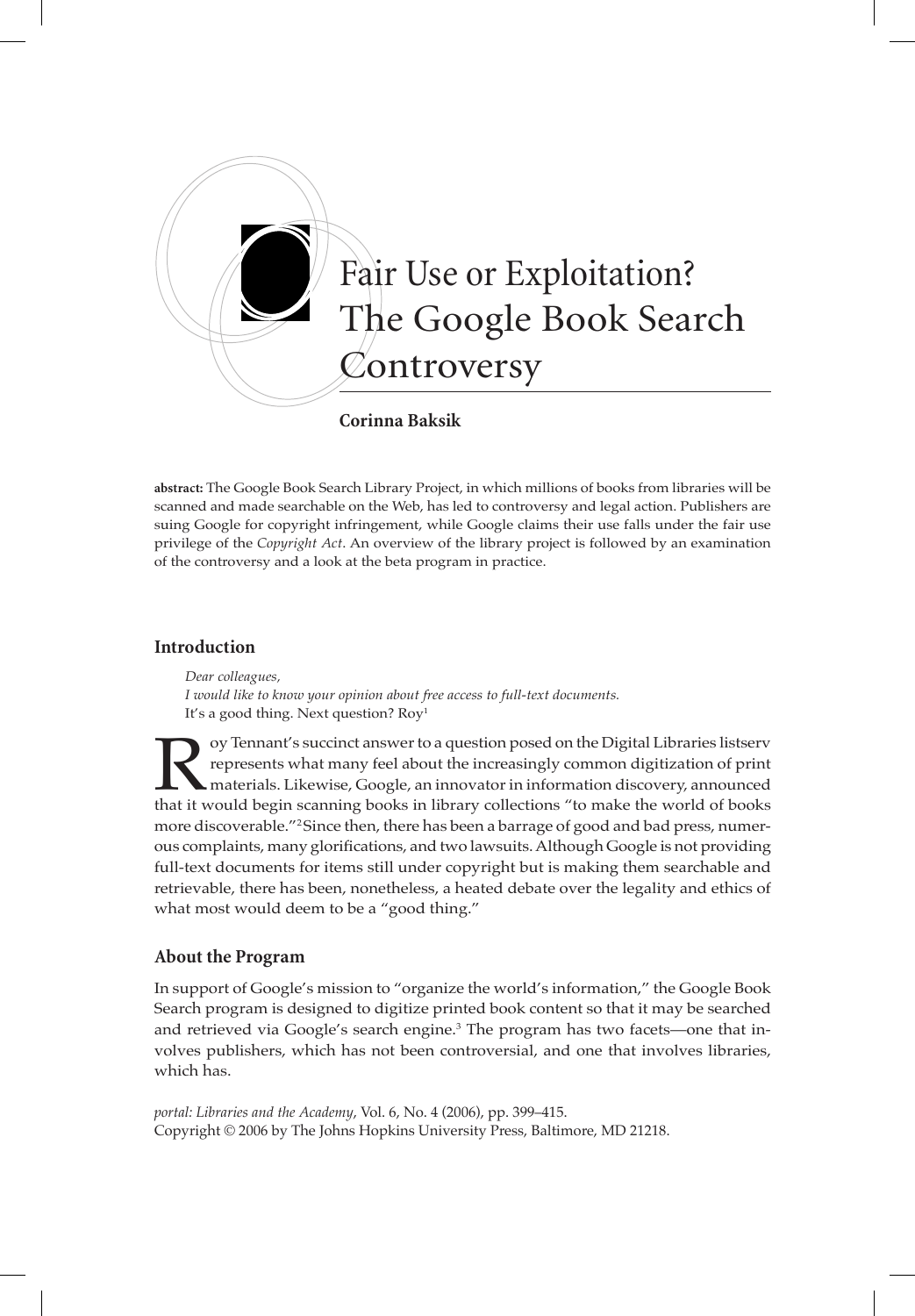In the publisher program, publishers can either provide a hard copy of a book that Google scans at no charge, or they can supply books in a digital format. Authors can also supply books, as long as they are the copyright holders. Google then indexes

# **The program has two facets—one that involves publishers, which has not been controversial, and one that involves libraries, which has.**

the content and allows the full text to be searched online. Google advertises this program as "a free worldwide sales and marketing system."4

The publisher program had been in existence for many months before Google announced its library program. Five libraries were asked to participate, and there are

no plans at this time to involve other collections.5 Libraries loan books to Google for scanning, and, in return, they receive a digital copy. Publishers expressed surprise at the project and concern over the lawfulness of Google scanning library books that were still in copyright, as well as Google supplying the library with digital versions of books.<sup>6</sup>

The University of Michigan has committed to allowing Google to scan its entire print and journal collection. In exchange, Michigan will receive image and OCR files. Of the five libraries in the project, Michigan is the only one to publicly disclose, under Michigan's F*reedom of Information Act,* its contractual agreement with Google.<sup>7</sup> Stanford University and Harvard University are participants as well, though neither library has committed to scanning its entire collection. The pilot projects at these universities included some in-copyright works, and the larger projects are initially focusing primarily on public domain materials.<sup>8</sup> Both Oxford University and the New York Public Library have committed to only a subset of books, all in the public domain.<sup>9</sup> In Oxford's case, because of the United Kingdom's copyright laws, these books are all published before 1885.<sup>10</sup> Stanford, Harvard, and the University of Michigan have explicitly announced their intention to abide by copyright law.<sup>11</sup>

It is estimated that Google is spending 200 million dollars on the library program. Despite a 26 billion dollar endowment, even Harvard University could not imagine funding such a project for its collection. Sidney Verba, director of the University Library, confessed, "I didn't think it could be done by anyone, including Google."12

# **Display of Search Results**

The display of Google Book Search results varies depending on the source of the material and its possible copyright status. All search results display metadata and links to purchase the book. In cases of out-of-print materials, these links may connect to suppliers such as Alibris and Froogle. For books supplied by libraries, the metadata displayed is relatively sparse and appears to include only title, author, publisher, publication date, and pagination. Some books supplied through the publisher program appear to additionally include a general subject assignment, dimensions, format (for example, paperback), and ISBN. Metadata for publishers' books are obtained from third party vendors.13

If books were submitted through the publisher program, users can see a full page, browse backward and forward two pages, but never see more than 20 percent of a book in any given month. Books supplied through the library program and published after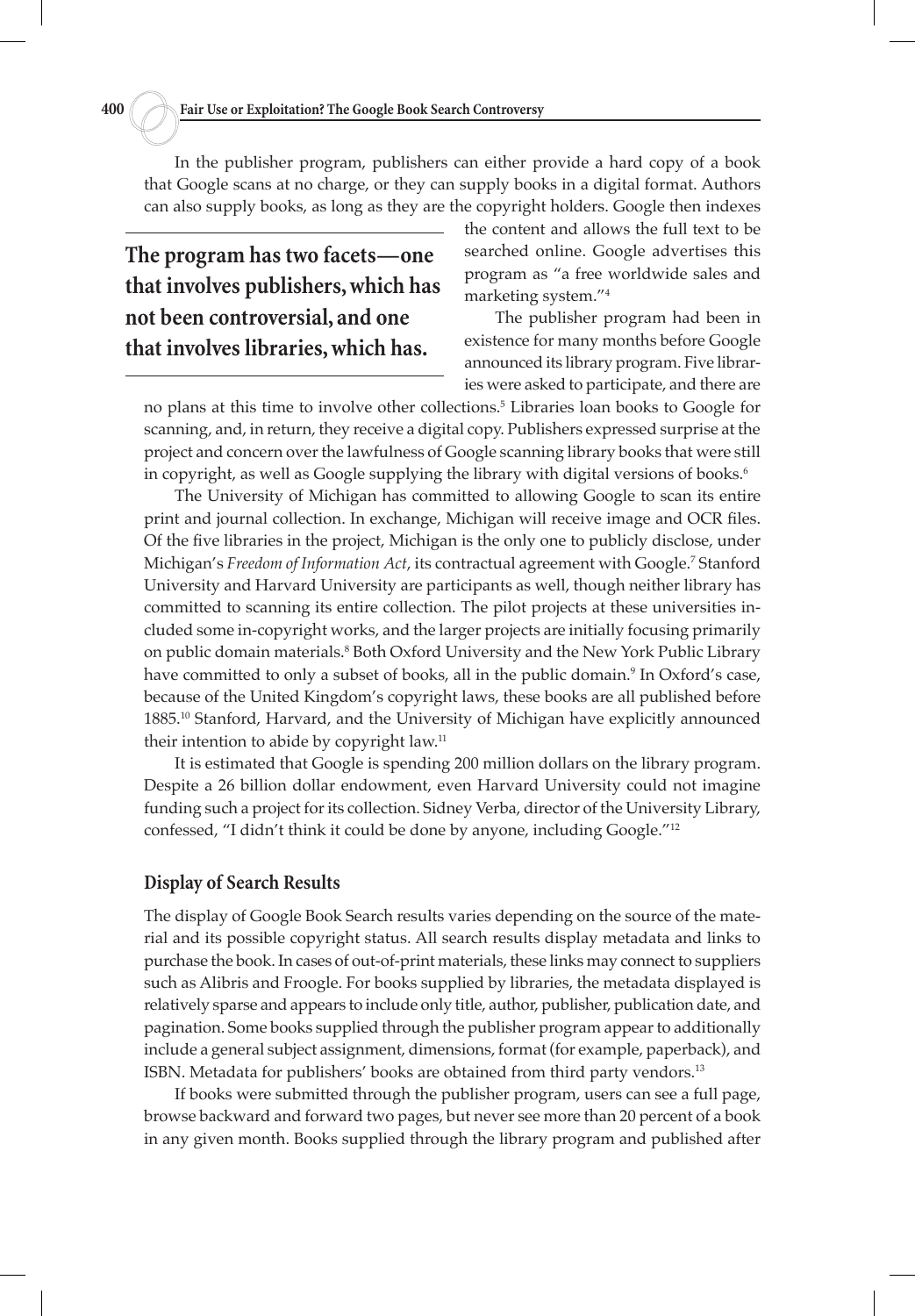1922 will be treated as in copyright unless otherwise known. This cutoff date applies to users in the United States.14 For these books, users can only see three snippets per search, with each snippet not containing more than four or five lines of text. Since each snippet is a standard height, about 75 pixels, books with larger font reveal fewer lines of text. Books published before 1922 are treated as public domain material and can be browsed in their entirety.

In either copyright scenario (publisher permission versus library program), users must log in and are monitored so that viewing limits can be enforced. In addition, a set of pages in every book still under copyright is unavailable to all users unless explicitly permitted by the copyright owner.<sup>15</sup> These pages do not display any text and are marked by a large yellow box reading "restricted page."

Google earns revenue through "contextually targeted ads," though ads only display for books submitted as part of the publisher program and with publisher permission.<sup>16</sup> These earnings are shared with publishers, who receive the majority of the resulting revenue. No ads are placed on books scanned from libraries.<sup>17</sup>

# **Opt Out**

In the summer of 2005, after complaints from copyright holders that Google did not ask their permission to scan books from libraries, Google announced a new opt-out policy and indicated that it would pause library scanning until November to allow publishers to consider the new policy.<sup>18</sup> The policy allows copyright holders to upload a list of titles that they do not want scanned as part of the library project. When Google encounters these titles in a library, they will not scan them.<sup>19</sup>

Opponents declared that "permitting publishers to 'opt out' is not an acceptable substitute for proper licensing in the first place."20 One author of over 900 books, Jacob Neusner, claimed that Google insisted he fill out a separate form for each of his books. His publisher, Rowman & Littfield, supported him by insisting Google remove all of their books as well.<sup>21</sup> One publisher points out a significant problem with this opt-out plan: "The absence of any knowledge about what the collections of the participating libraries contain, and Google—again until very recently—refused to provide that information, [posed] for us the daunting task of researching the rights for every title on our backlist not already licensed through the Publisher Program."22

Those publishers who do not oppose the library project can let Google know which books they would like added to the account they already have via the publisher program. When one of their books is scanned at a library, the same links that apply to books submitted via the publisher program will apply to the book obtained from the library. That is, users will see a publisher-chosen link to where the book can be purchased and targeted ads for which publishers will share in the revenue.<sup>23</sup>

#### **Lawsuits**

Despite Google's opinion that "any copyright holder can easily exclude their titles from Google Print—no lawsuit is required,"24 lawsuits were filed. In September of 2005 the Author's Guild filed a suit against Google claiming copyright infringement and finan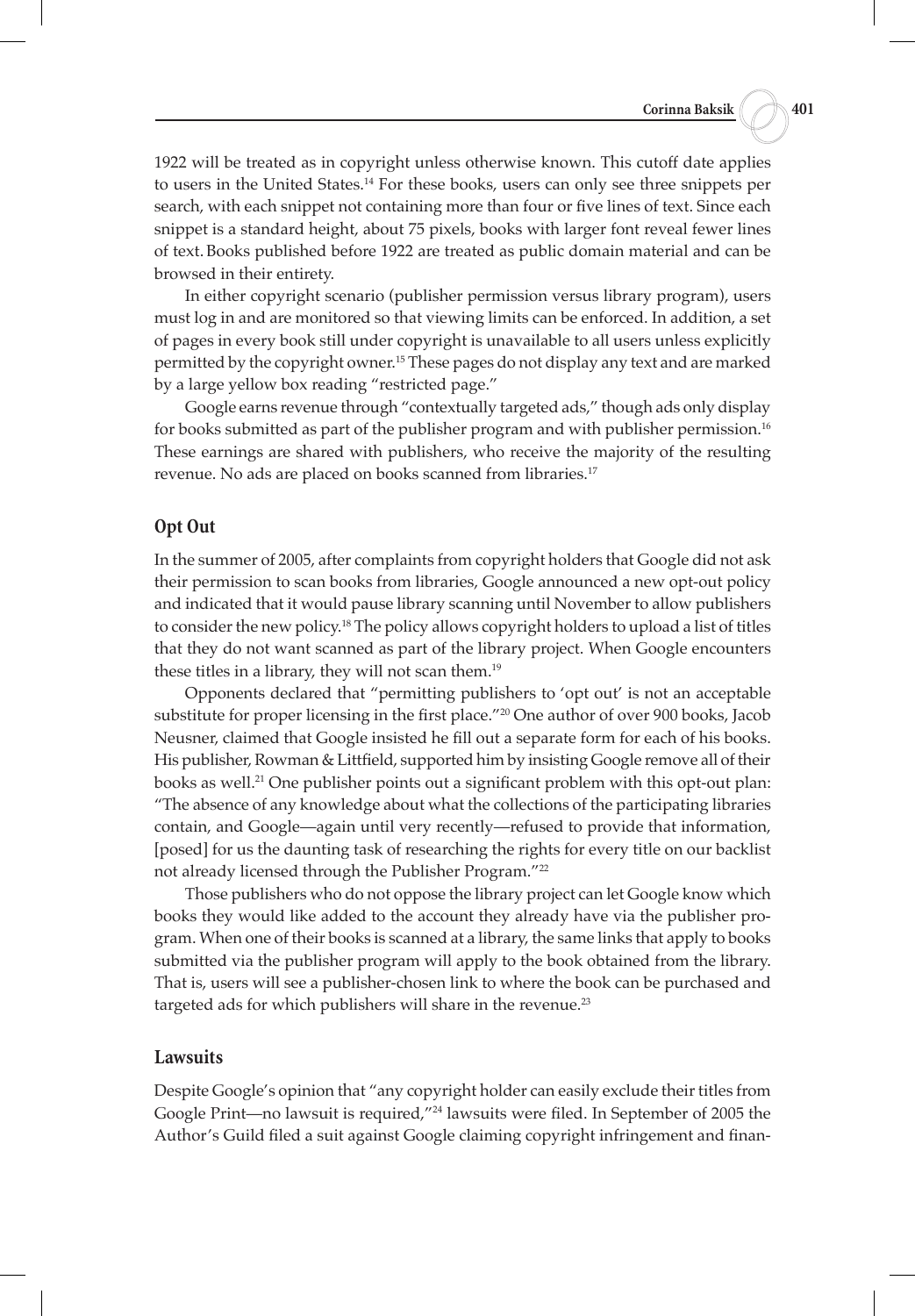cial damages.25 In October, the Association for American Publishers (AAP) filed suit claiming the same.<sup>26</sup> Google maintains that their program conforms with the meaning of copyright law and that it enhances the value of each copyright.<sup>27</sup> In his article "Leggo my Ego," Tim Wu eloquently captures the debate: "One side trumpets the culture of authorial exposure, the other urges the culture of authorial control."<sup>28</sup> Lawrence Lessig admits that "it is not at all clear that Google and these libraries have the legal right to do what is proposed," but on the other hand "[content owners] simply want to be paid for the innovations of someone else."29 Other copyright owners "find the Guild's position to be exactly backward."30

Some of the arguments equate the project with theft, with Pat Schroeder, president of the American Association of Publishers (AAP) and former congresswoman, describing the project as "intellectual embezzlement."31 The complaint filed by five publishers from the AAP cites "continuing, irreparable and imminent harm that Publishers are suffering, will continue to suffer and expect to suffer due to Google's willful infringement."<sup>32</sup> The filing reminds the court that publishers rely, in order to make a profit, on "licensing fees received for granting permission to make copies."33 The Association of American University Presses (AAUP) called the project "an appropriation of property for commercial use."34

Irrespective of market effects, many publishers are outraged on principle. They consider it "unfair and arrogant and disrespectful" that Google is digitizing without permission.35 The position statement from the Association of Learned and Professional Society Publishers (ALPSP) declares that they are opposed to the project because "the fact remains that copying on such a scale is in clear contravention of copyright law and is not covered by any exception in any relevant legislation."36 Likewise, the AAUP believes that Google does not have a right to digitize the material, and that act in itself is violation of copyright, whatever the financial considerations.<sup>37</sup>

Confident that both actions, scanning the books and displaying snippets, fall within the scope of the fair use privilege, Google announced at the end of October that it would resume scanning at libraries.<sup>38</sup>

# **Four Factors**

Fair use is determined by considering four factors: the purpose and character of the use, the nature of the work, the amount used in relation to the whole, and the effect upon the

**Many of the objections to the library project focus on the idea that Google will make money from others' work.**

potential market value of the copyrighted work. There is no simple formula, and courts weigh the factors involved to determine whether a particular use is fair.39

#### **Purpose and Character**

Many of the objections to the library project focus on the idea that Google will make money from

others' work. "Google's intent with these programs is to make even more money. It earns 99% of its considerable revenue from the sale of advertising on its search engine.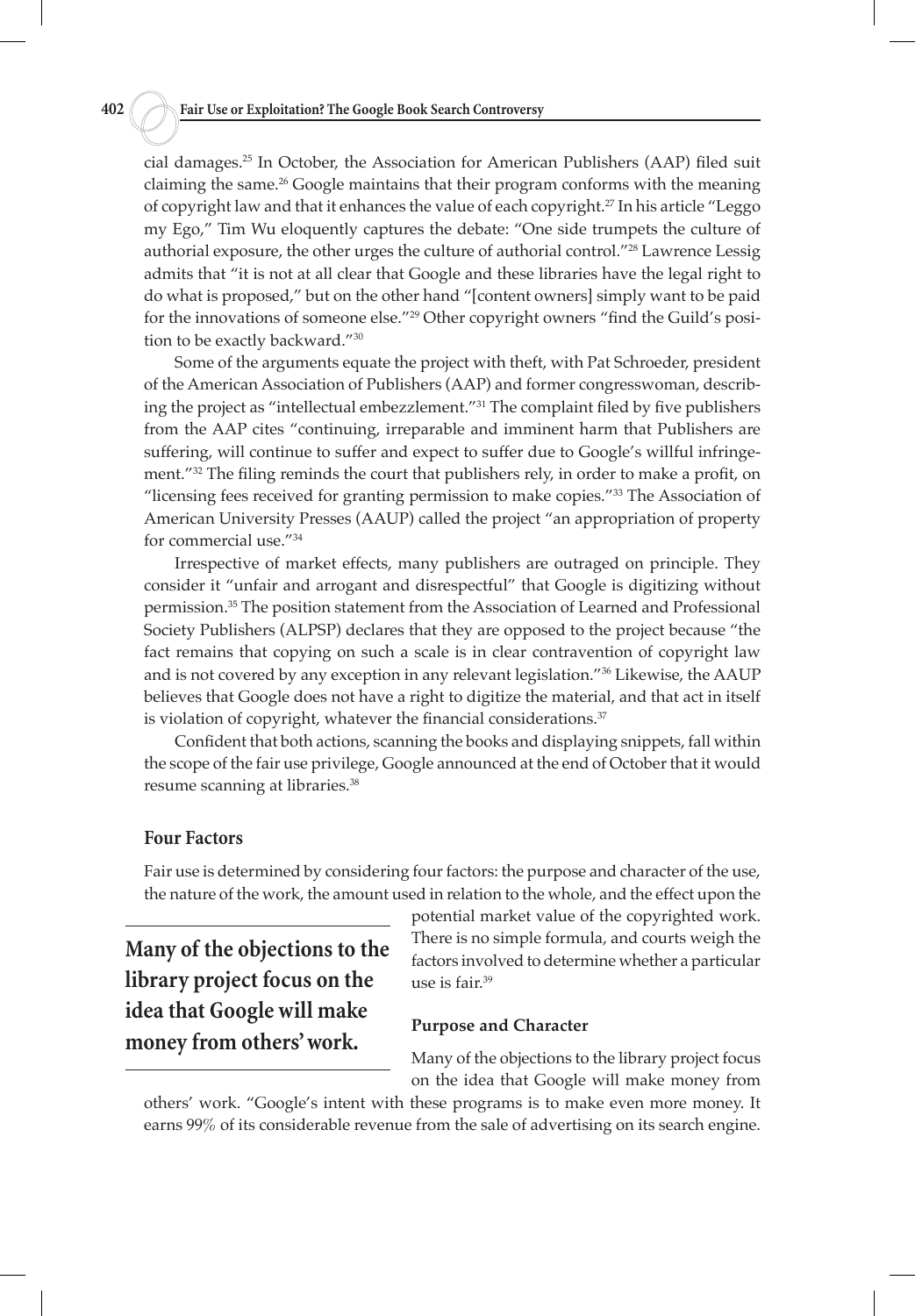Can it be so greedy that it seeks to bolster its profits by freely exploiting the rights of publishers and authors?"40

Although publishers "charge that Google is infringing copyright to 'further its own commercial purposes,'"41 "most of the cases in which courts have found unlicensed uses of copyrighted works to be fair have involved projects designed to make money, including some that actually have.<sup>"42</sup> Simply because a use is commercial does not mean it is not a fair use. Furthermore, "because Google does not profit from the sale of any books, it is not highly exploitative."43

If the use of a work is sufficiently transformative, that will weigh in favor of fair use.44 Google's use could be considered transformative because the functionality they provide is unavailable in the print version, and this expression does not supplant the original.45 Libraries do not need permission to create a card catalog, "neither should Google or other search engines be required to when they create an improved digital equivalent."46 The University of Michigan believes Google's use is *critically* transformative in the modern era.<sup>47</sup>

*Kelly v. Arriba Soft* has been widely cited as a precedent, wherein a search engine's creation of thumbnails based on copyrighted images was deemed fair use because it was not highly exploitative.<sup>48</sup> The AAUP pointed out, though, that there is a countervailing decision in *Video Pipeline, Inc. v. Buena Vista Home Entertainment, Inc*. 49 In this case, a company compiled two-minute clips of movies in order to give customers an idea of what the movies were about. The court ruled against them because these clips could serve as substitutes for the original Disney copyrighted derivatives (the previews), and the transformative quantity was so small it did not weigh sufficiently for fair use. $50$ 

Sanford Thatcher does not believe Google's use is transformative because it is not a creative use of the original content in a value-added process. It is merely a "purely duplicative process that is no more than a form of parasitical publishing."<sup>51</sup>

#### **Nature of Work**

The AAUP was the only group to point out that copyright laws vary based on the nature of the work in question. They asked of Google, "What is your argument to justify treating

books of haiku, dictionaries, novels, collections of letters…as identical so that they can all fall under the same four factors analysis?"52

A plaintiff in one of the lawsuits against Google is former Poet Laureate of the United States Daniel Hoffman.53 One of his compilations was provided to Google through the publisher program; and because most poems are

**None of the documentation on the library project makes any distinction between factual or highly creative works, one of the factors considered in fair use analyses.**

one page or less, a combination of searching within the book and browsing two pages back and forth for each hit makes it possible to view almost 30 poems in their entirety (the entire book is 248 pages).

None of the documentation on the library project makes any distinction between factual or highly creative works, one of the factors considered in fair use analyses.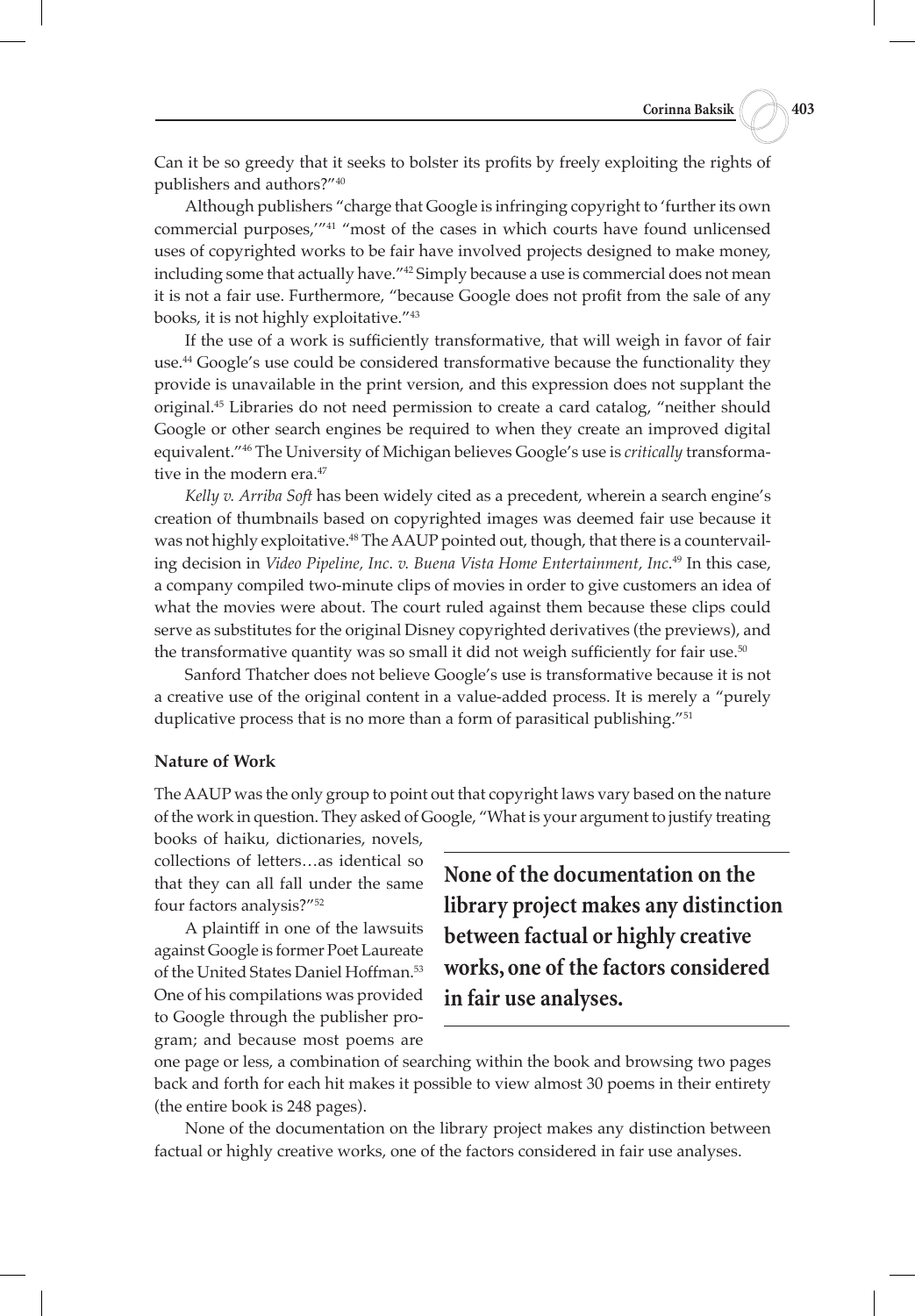#### **Amount**

Google has been specific that at no time will a user be able to view more than 20 percent of a book provided through the publisher program, as specified in their contractual arrangement. Users will only see a few sentences of works obtained through the library program for works that *may* not be in the public domain. This falls well within fair use guidelines in terms of amount of work displayed. Many opponents focus on the fact that the entire work is digitized in the process of creating the derivative product—Google's index.

# **Market**

Supporters of the project argue that print books will not be supplanted, and "without question, the Print Library Project will increase the demand for some books."54 "When Cardinal Ratzinger became pope, millions of people who searched his name saw the Google Print listing for his book *In the Beginning*…in their results. Thousands of them looked at a page or two from the book; clicks on the title's 'Buy this Book' links increased tenfold."55

When Amazon introduced their Search Inside the Book product, there was a 9 percent increase in sales for books that were enabled with full-text searching. "This is no surprise, considering the fact that 'Search Inside' shows shoppers many books that they would never have considered—or even known of—otherwise."56 In fact, "if the Amazon statistics are any guide, the market for books that are not even sold in the average bookstore is larger than the market for those that are."<sup>57</sup> This suggests that discovering books through the Google Books Library Project would create an expanded market. Google and others firmly believe this and feel that this is what copyright law was designed to do.<sup>58</sup>

Similar evidence comes from OCLC's Open WorldCat program. When the first two million records from WorldCat were made available for open searching on the Web, statistics from search engines were in the millions per month, more than OCLC had ever seen. In addition, 8 percent of these clicked for library holding information, "at the rate of hundreds of thousands each month."<sup>59</sup> OCLC reports that 83 percent of users who arrive at a "find in a library" link in a search engine end up in a library's online catalog.<sup>60</sup> It is not a far leap to suggest that search engines with full-text indexes of books, as opposed to only metadata, would lead to more discovery and more purchases.

One publisher representative has confirmed that "publishers have been pleased with the increased hits although, as far as we are aware, actual sales have not increased dramatically."61 Another publisher, however, feels that he "can predict with confidence that online-search capabilities will boost book sales: A university press that joins Google will find itself using 'print-on-demand' technology to fill orders from its backlist for that 1958 tome on the Maginot Line that it never dreamed would have a life in the 21st century."62

Book sales are only one factor in a market effect analysis of the project. The lawsuit filed by McGraw-Hill et al. claims that "Google's continuing and future infringements are likely to usurp Publishers' present and future business relationships and opportunities for the digital copying, archiving, search and public display of their works."<sup>63</sup>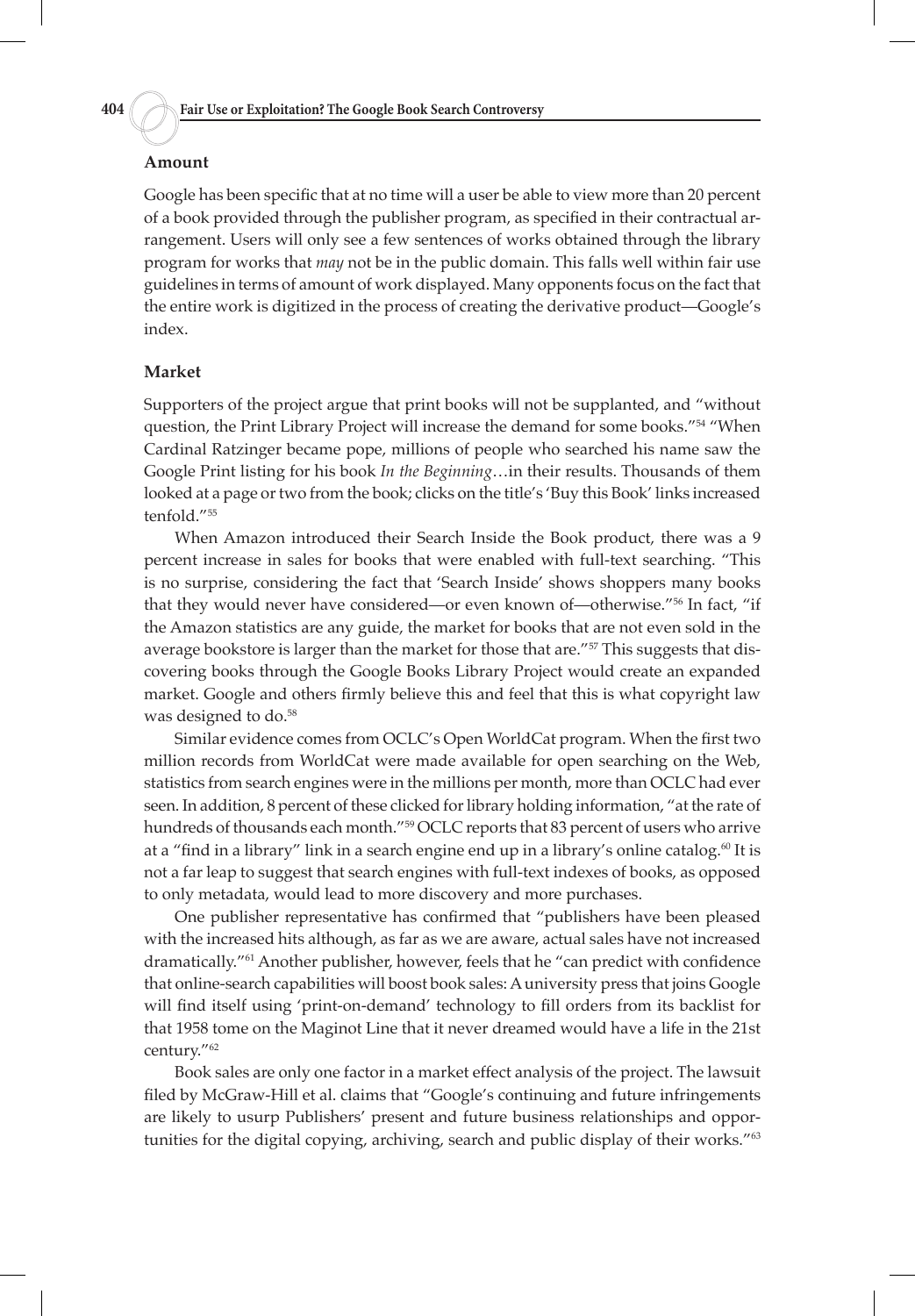Google's acts are preempting copyright holders from licensing their books to search engines for indexing. The fact, though, that most large copyright holders participate in Google's publisher program in the absence of any license fee, "negates the notion that a commercial harm is occurring."64

For the majority of works in the library project, there is no market on which this project could have a negative effect. That is, for orphan works, "awarding the right to the

copyright owner will not lead to fruitful negotiations or any negotiations at all. . . . No market can form around this right if it belongs to someone who is either dead and buried or who does not know or care that he has the right."65

**For the majority of works in the library project, there is no market on which this project could have a negative effect.**

# **Analysis**

"It's unlikely that either side will win this case on the strength of a fair use analysis regardless of how subtle, clever or even brilliant it may be."66 This is because judges make their decision based on other criteria and then report that decision within the four-factor framework.67

The question will come down to "whether the public service will outweigh the commercial exploitation."68 The terrifying precedent for publishers is that "if Google can do this, anyone can do this."69 Whether their intent or not, Google is taking up the cause of many groups whose "ability to communicate effectively is being restricted by an overly rigid approach to copyright compliance, and [the] public suffers as a result."70 Jessica Litman notes that, historically, copyright owners have never had rights "as expansive as those that they have recently argued were their due.<sup>"71</sup> She suggests that reproduction is no longer an appropriate way to measure infringement because of the centrality of copying in digital technology.72

#### **Library Copies**

Google has indicated that "each library will receive a digital copy of every book we scan at their specific library. This was a precondition of digitization, in order to help each library fulfill their mission to archive and preserve knowledge in all forms. Each library will treat their copies in accordance with copyright law."<sup>73</sup> The existence of the library copy is clearly not covered by the library exemption of the *Copyright Act*. 74 Libraries can only defend themselves by creating a transformative use of the work, "to build on and reconceive vital library services for the new millennium."75

Publishers fear that "there is no control over how the library or others who gain access to this digital copy can use what Google has given them."<sup>76</sup> Both the University of Michigan and Stanford University have been explicit that their use will fall within fair use, and Harvard stated that "those second copies will be used only for archiving and preservation, in keeping with a research library's charter. …We think and hope it is legally the appropriate approach."77 This is not reassuring to some publishers, who fear that a library's idea of fair use "nowadays may well mean deposit in an e-reserve system that functions as a coursepack-producing facility."78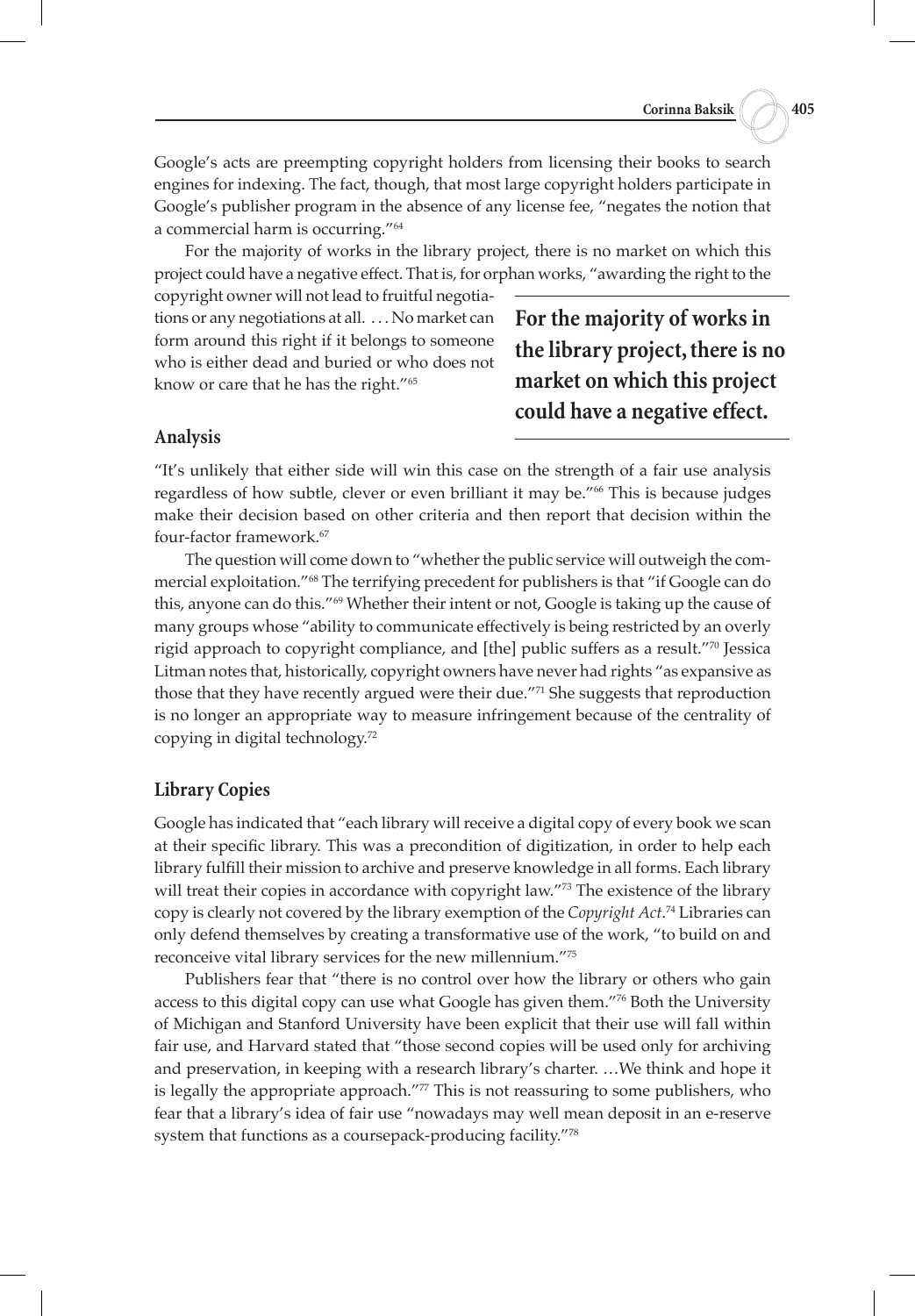Litman's declaration that "copyright today is less about incentives or compensation than it is about control"79 was confirmed by Sally Morris of ALPSP who stated: "We shall also be recommending (as suggested by Google) that [publishers] can protect both in- and out-of-copyright print and electronic works by placing them in the Google Print for Publishers program."80 Perhaps this was a slip on her part, for why would publishers feel the need to "protect" out-of-copyright works? Denise Troll Covey discovered that there is at least one publisher who, if asked, will deny permission to digitize works even when they are no longer copyright protected.<sup>81</sup>

# **Orphans**

Barbara Quint states, "Experts estimate that 80 percent of books in copyright fall into the 'orphan' category."82 If this estimate is even near accurate, then obeying the publishers' request to ask for permission before digitizing would mean that most printed works from 1923 to the introduction of born-digital materials would never be digitized because permission could never be obtained. Congress is making efforts to resolve the problem of orphan works, however, not only is congressional action "a wild card,"83 but

Congress [also] lacks the interest, expertise, and institutional memory to represent the public on this particular project, and has found significant political benefits in deferring to the interests the legislation affects. Thus, what Congress has done more often than not is delegate the job of coming up with legislation to interested private parties, which is how the statute got so long and convoluted in the first place.<sup>84</sup>

As for the holdings of the five participating libraries, estimates suggest that more than 80 percent of the collections are still in copyright.<sup>85</sup> Using the estimate cited earlier that 80 percent of books in copyright are orphans, the large majority of copyrighted

**Using the estimate cited earlier that 80 percent of books in copyright are orphans, the large majority of copyrighted works in these libraries would never be digitized if the policy were to avoid liability.**

works in these libraries would never be digitized if the policy were to avoid liability. Google is taking on a "copyright system [that] thus denies public access to these orphan works, without creating any countervailing benefit either to authors or the public at large."86

Carnegie Mellon's recent study on obtaining permission to digitize and fully display books showed that "ultimately, 21 percent of the publishers,

accounting for 19 percent of the titles in the sample, could not be located," and another third did not respond.87 In their random sample feasibility study, "a crude, retrospective speculation about the transaction cost…is roughly \$200 per title for which permission was granted."<sup>88</sup> Permission was granted for approximately 25 percent of the sample.<sup>89</sup> Lavoie calculates that 80 percent of the 10.5 million unique books in the combined collections of the five libraries participating in Google's project are still in copyright.<sup>90</sup> If, as in Carnegie Mellon's project, permission could be obtained for one-quarter of these books, and the rough transaction cost is \$200 per title, then the Google project would equate to a 420 million dollar effort to determine the copyright status and obtain permission from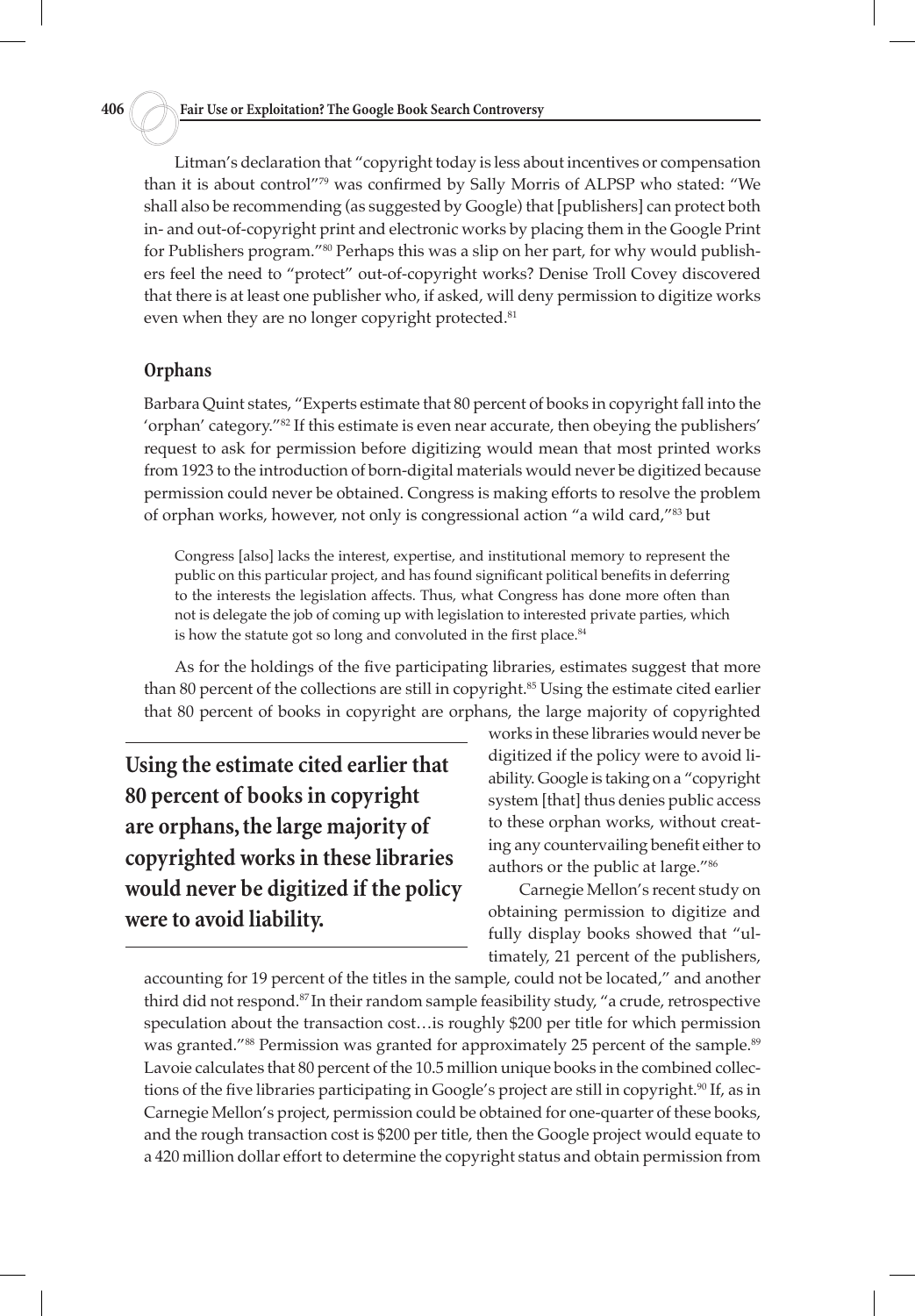copyright owners. Extrapolating further, if permission for all works could be obtained, the transaction cost would be 1.7 billion dollars before digitization even began.

Furthermore, "the law does not protect an individual who conducts a good faith search for a copyright holder, but cannot find him. If the individual uses the work, and the copyright holder resurfaces, the user is subject to the full panoply of penalties the copyright law provides."91 It is not shocking, therefore, that many online digital library collections focus on the nineteenth century and earlier.

# **Discrepancy, Hypocrisy, and Hyperbole**

#### **On The Publisher's Side**

There has been significant misinformation published regarding the Google Book Search Program, and even the lawsuit supported by the AAP contains, to the laywoman's eye, discrepancies. "There is no principled distinction between the Google Print Program for Publishers and the Google Library Project, with respect to…the public accessibility and display of the copied works. The only distinction is Google's decision not to seek permission for books included."92 The appendix to the complaint, though, contains screen shots from Google's domain showing precisely what the distinction is between "public accessibility and display" for a book submitted by a publisher and a book from the library program.93 The images in the complaint explicitly reveal that a book in the publisher program will display "a full page and a few pages on either side," whereas the library program books reveal "a few short sentences of text around your search term."94

As for publishers' exception to Google's opt-out policy, letters sent to 209 publishers as part of the Carnegie Mellon study included the statement: "If we do not receive a response from you within 60 days of mailing this letter, we will assume that you have granted permission to digitize the book and offer it free to read by anyone on the Internet."95 Although Carnegie Mellon had no intention of digitizing books without permission, only one publisher out of 209 commented on this approach.<sup>96</sup>

As late as a year after the launch of the Google Book Search beta, Pat Schroeder of the AAP was still getting facts wrong regarding the library project. "[Google] plans to scan the entire contents of the Stanford, Harvard and University of Michigan libraries and make what it calls 'snippets' of the works available online, for free."<sup>97</sup> As previously indicated, only the University of Michigan has committed their entire collection to the project. She also stated that "the creators and owners of these copyrighted works will not be compensated, nor has Google defined what a 'snippet' is: A paragraph? A page? A chapter? A whole book? Meanwhile Google will gain a huge new revenue stream by selling ad space on library search results."<sup>98</sup> The University of Michigan has documents dating back to 2004 that clearly define what a snippet is, and Google has specified that there will be no ads next to search results from library books.<sup>99</sup>

Many publishers have expressed praise for the approach taken by the Open Content Alliance (OCA), which seeks permission before digitizing books. Yahoo, an OCA participant, will perform the full-text searching and indexing. "Yahoo could make money on the project indirectly if the digitized books can attract people to Yahoo's site."100 In the OCA project, there is no arrangement for publishers to receive any revenue from the use of their books, whereas in the Google program, the arrangement is for publishers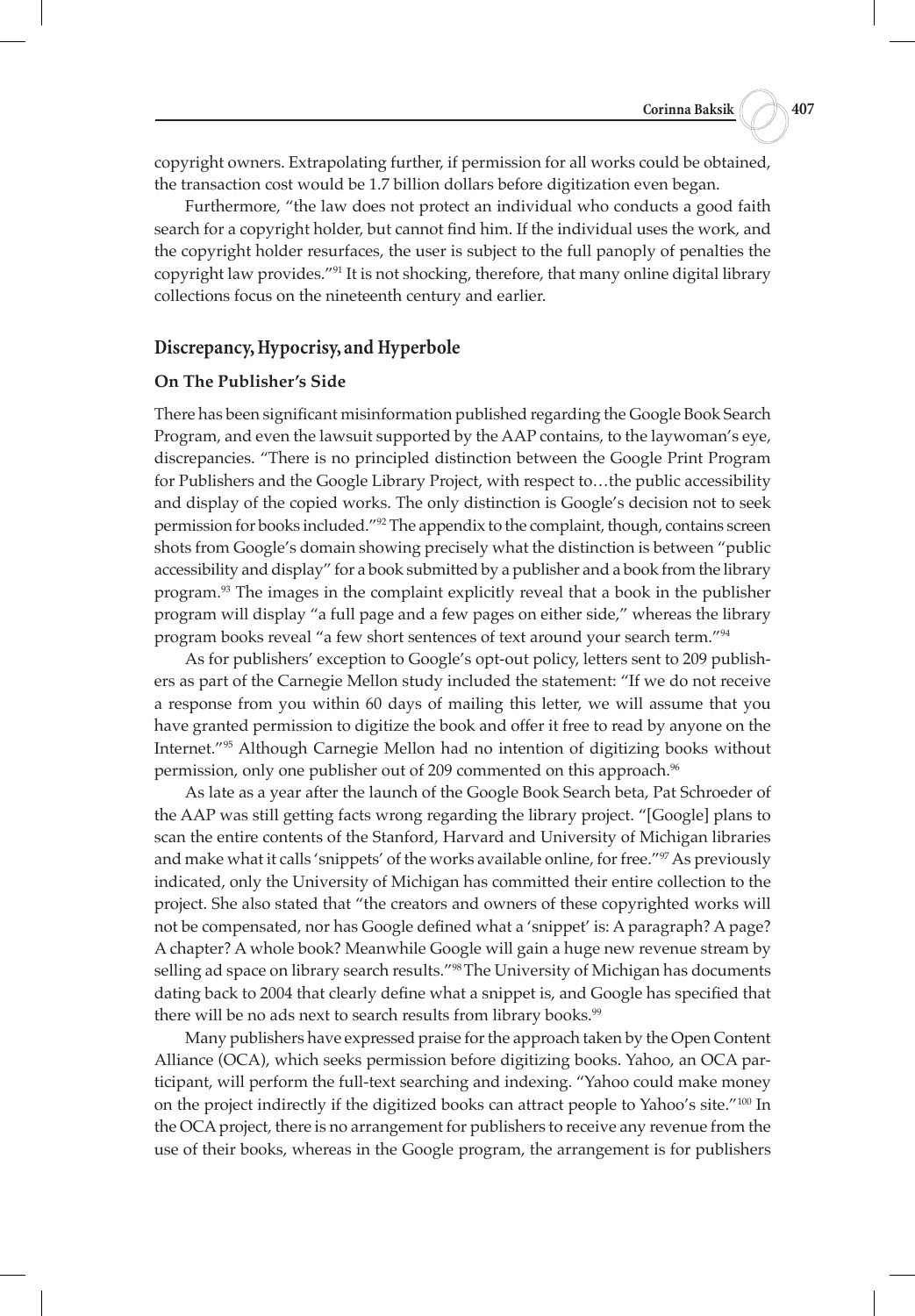to receive revenues from contextually targeted ads placed with their permission. Why do opponents decry Google's ads, which will benefit copyright owners as well, but not ads from other search engines from which they will not share the profit?

# **On Google's Side**

If Google is intent on information discovery, why do they not attribute the library or libraries from which the book was scanned? Many libraries have no holdings in OCLC for older books, which means that the "find in a library" link will not lead users to accurate

**If Google is intent on information discovery, why do they not attribute the library or libraries from which the book was scanned?**

holdings. For some books, all a user will see is "from the Google Books Library Project." For example, the book *Rules for a Dictionary Catalogue* by Charles Ammi Cutter can be viewed in its entirety, but there is neither a link to locate it in a library nor any indication of where the book was obtained. Browsing to page two, though, reveals a stamp indicating

that the book belongs to the New York Public Library through the Astor, Lenox, and Tilden Foundations. For many of the library books that are fully browsable, it is eventually possible to discover what library provided the print copy through attributions in bookplates, stamps, and embossments. If the library book is in copyright and displayed in snippet form, then this front and back matter will not be available.

Google has indicated that ads will not appear alongside books scanned from libraries and that they will share the revenue from ads that appear alongside books from the publisher program. Who earns the money from ads on the main search results page, where books from multiple publishers and libraries are listed in short form? Here Google's assurances are somewhat misleading, as ads do appear alongside library books if they appear on the main results page. Ads do not appear only when the "search within this book" function is used on a library book.

The founders of Google themselves have questioned the intentions of "advertising funded search engines" because they are "inherently biased towards the advertisers and away from the needs of the consumers. …The issue of advertising causes enough mixed incentives that it is crucial to have a competitive search engine that is transparent and in the academic realm."101

# **On Both Sides**

Publishers sign an agreement with Google allowing them to digitize "all text, images, photographs, illustrations and all material and artwork on the book jackets and covers."<sup>102</sup> Do publishers always own the copyright for this material? Covey estimated that 11 percent of books in her study had complicated third-party copyright ownership due to charts, illustrations, and so on.103 One book in the Google Book Search beta, *Way of the Peaceful Warrior,* lists the author as the copyright owner, contains credits for a cover artist and a designer, and indicates the book was published in a joint venture between two companies. Is it clear, even to them, who has the authorization to permit digitiza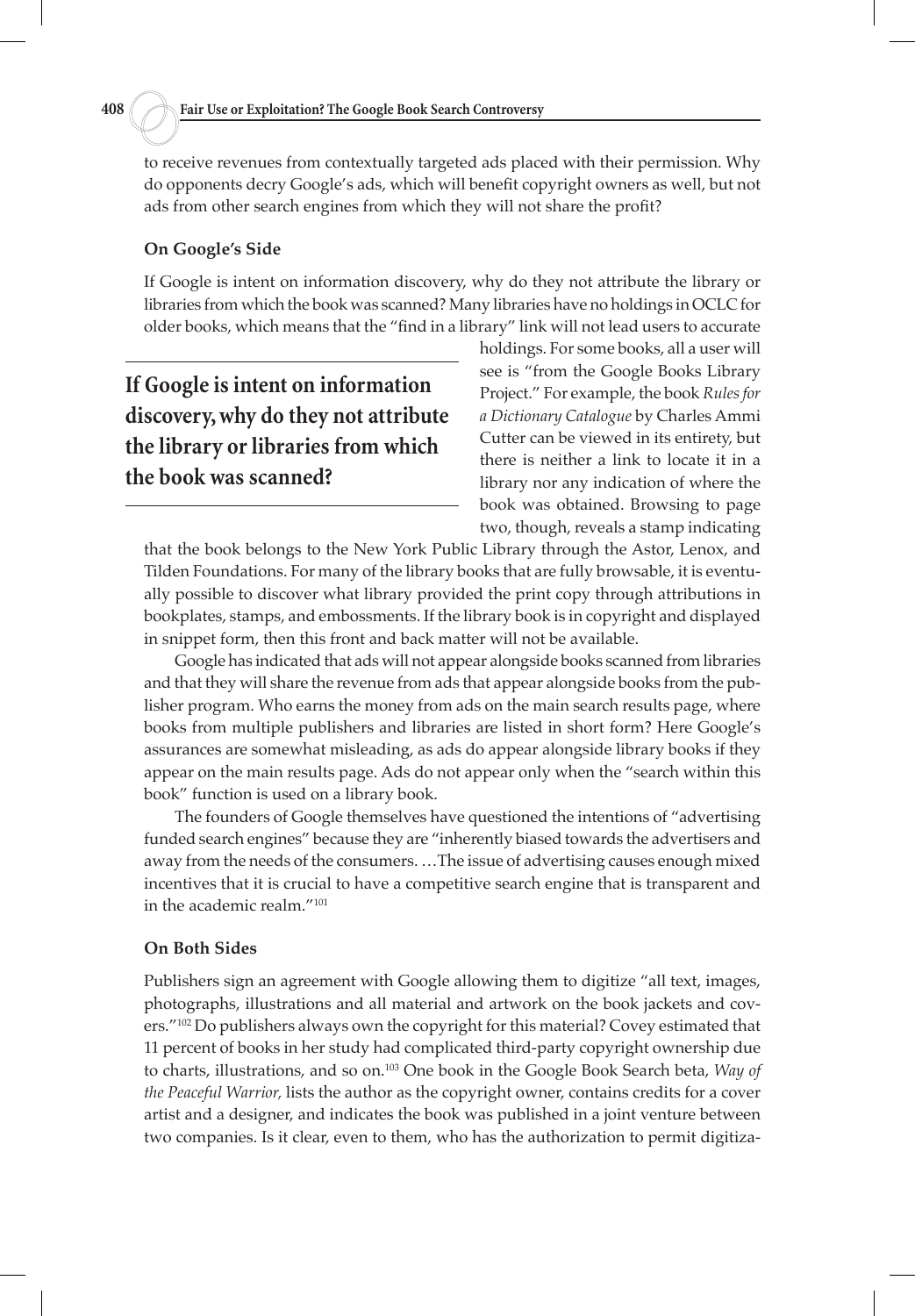tion? In the Tasini case, the *New York Times* ended up at the Supreme Court before it was determined that they did not always have authorization to license their content.<sup>104</sup> What are the chances book publishers would not at times make the same mistake? There is evidence that for some books precautions have been taken not to display images, particularly with children's books in which users will see a white page reading only "copyrighted image."

#### **Beta in Practice**

Although Google Book Search is a very exciting tool even in its beta version, there are some areas that do not function well. The most notable and significant problem is that numerous non-copyrighted books are restricted. For example, the *WIPO Copyright Treaties Implementation Act* by the House Committee on the Judiciary, Subcommittee on Courts and Intellectual Property is displayed in snippet form. This is the case for most works published by Congress after 1922, even though works by the U.S. Government are not eligible for U.S. copyright protection.<sup>105</sup>

A less obvious problem comes from occasional errors in book metadata. A search for the title *Statistics on Vegtable* [sic] *Oils and Allied Products* reveals snippets that show that *vegetable* is spelled correctly on the cover and title page, but the bibliographic information displayed for the book lists the title with the misspelling. A search for *vegtable* within the book yields no results. According to WorldCat, the New York Public Library is the only one of the five Google libraries with this book, but *vegtable* does not appear anywhere in the bibliographic description in CATNYP (the NYPL online catalog). A search for this title in the catalogs of the other four libraries reveals that this error stemmed from Stanford's bibliographic record. Google's emphasis, though, is on resource *discovery* not resource description; and, because the text is searchable, the item can be retrieved with either spelling.

Google has stated that each book from the library project will be displayed with a "find this book in a library" link. It is extremely easy to find examples for which this is not the case, namely for books without ISBNs. Google has acknowledged this problem, and while they work on fixing it, at least one user has distributed his own solution in the form of a script for the Firefox Web browser.106 It is unfortunate that Google will not display the "find this book in a library" link for books provided via the publisher program, but luckily the hacker community has provided an alternative.

As for targeted ads, they are as non-intrusive as ads on Google's Web search engine, and they appear to have improved somewhat over time in terms of their targeted nature. For example, in November 2005, an ad for laser hair removal was being shown alongside Sidney Verba's *Participation and Political Equality.* By April 2006, the ads included links to a Web directory, free phone ring tones, and a site to buy college essays.

There are some books with partial or bad images, such as *Plaidoyes de Mre Loys Servin* or *Oxford Book of English Verse, 1250–1900*, though each page includes a link beneath it allowing users to report a problem. For other books, the text is too small to be read, and the image cannot be magnified. In some cases, it is not clear what version of a book was scanned. *The Three English Brothers: Sir Thomas Sherley His Travels, with His Three Yeares Imprisonment…* is listed in Google Book Search with a publication date of 1607.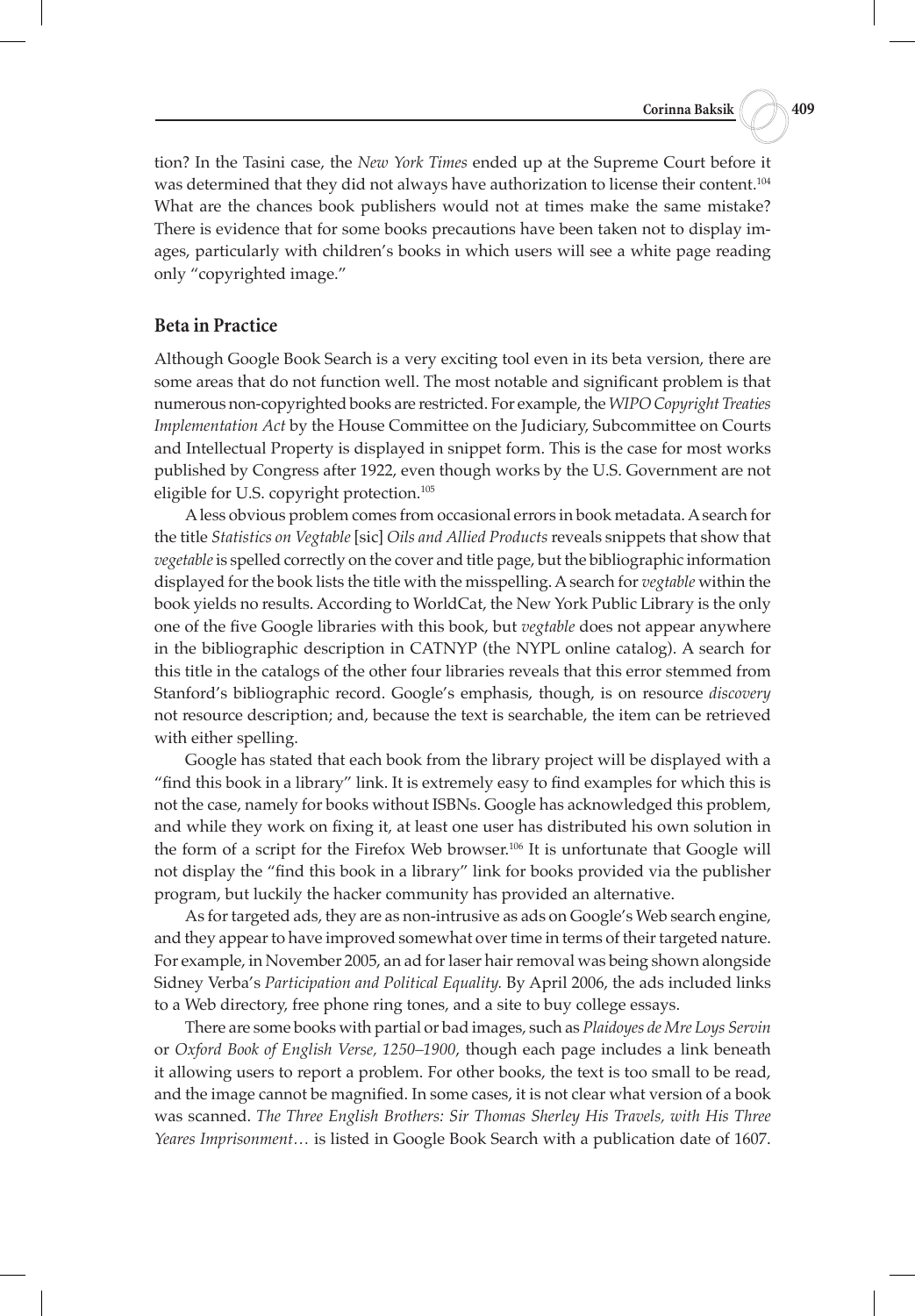Google, in fact, did not digitize a book from 1607, which a user can discover by linking the call number that appears on one of the images with a book held in the Harvard College Library. An inspection of the physical book reveals that it is a photostat copy. Coincidentally, this book is part of the *Early English Books Online* collection in both image and full-text form, which could allow for a comparison of Google's full-text searching although this Old English example might be an unfair basis for evaluation.

In addition, book navigation leaves something to be desired. For the book discussed above, page one is displayed by default, but the numbering is incorrect, and it is necessary to scroll backward from what is marked as page cxcv to get to the title page. The only other way to start at the title page is to search within the book for the title and click on the first result. On a positive note, search terms are highlighted in yellow in the text, and a number of books have hyperlinked tables of contents.

The most disheartening aspect of Google Book Search is its failure to make use of the bibliographic metadata available for library books. It was shown earlier that Google uses title data from library catalogs—why stop there? They label the library project as an "enhanced card catalog of the world's books,"107 but it makes no use of the power and value of controlled vocabularies, descriptive standards, and other tools of the library profession. What is particularly exciting is the potential future in which the retrieval capabilities and relevancy ranking of search engines in a full-text environment are combined with traditional methods of information organization.

#### **Conclusion**

"One thing is clear in looking at the Google library digitization; it is a project that excites people with its possibilities, a result that seems to fit in well with the spirit of innovation that the copyright laws are meant to protect, and not something the law or its application should obstruct."108 Unfortunately, there are those who feel that fair use is an "obsolete privilege" and a "doctrine that has outlived much of its usefulness."109 They argue that modern technology has minimized the transaction costs of licensing works and enabled digital rights management (DRM), so there is no longer a defense for using a work without the explicit permission of the copyright owner.<sup>110</sup>

An argument for DRM in theory is quite different from DRM in practice. Sony BMG's efforts in DRM have resulted in a class action lawsuit against them. The technology they used on CDs monitors users' listening and installs "undisclosed and in some cases hidden files on users' computers that can expose users to malicious attacks by third parties, all without appropriate notice and consent from purchasers."<sup>111</sup> This is an example of a copyright owner whose efforts at control have infringed on users' fundamental right to privacy.

Brewster Kahle has argued that copyright in its current form is unconstitutional, but so far these arguments have not succeeded in court.<sup>112</sup> As long as they continue to fail, even a noble visionary like Mr. Kahle will be forced to have a free library of openaccess works in which most content was published before most of its users' parents were born.

In its "marvelous, if imperfect" way, Google has used the legal system in such a clever manner that no one is really getting hurt, and everyone is better off.113 As for au-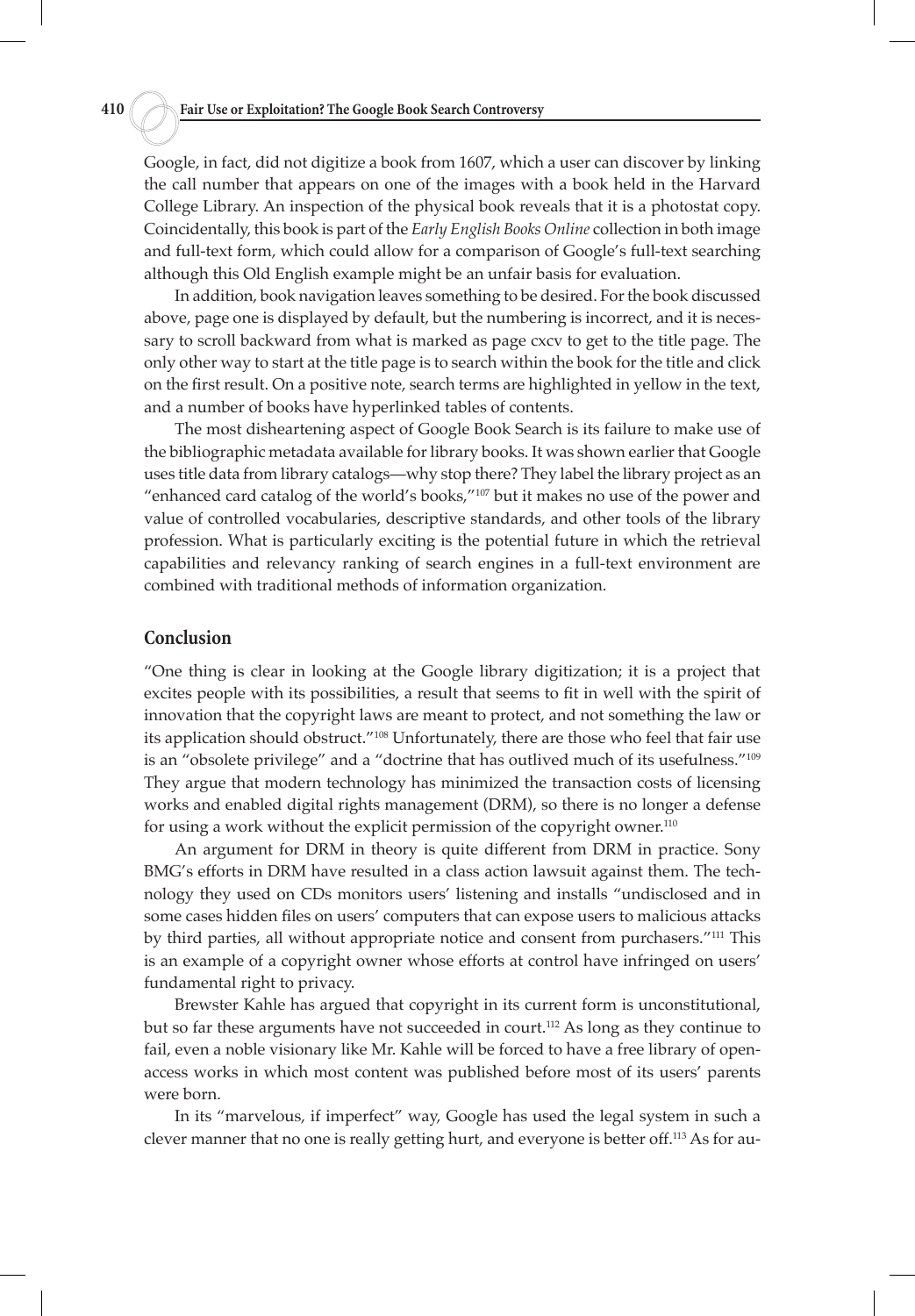thors, "obscurity is a far greater threat…than copyright infringement, or even outright piracy."114 As for users and libraries, "[Google's] model is more likely to help more people find library resources and publishers' works than anything else on the horizon."<sup>115</sup>

Michael Gorman, president of the American Library Association, has been one of the few critics from the library community. He fears that the project will only increase the number of undergraduates who think all their research can be done in Google.<sup>116</sup> If Google continues to digitize library holdings and enhances Google Scholar, then it may be that undergraduates *can* do all their research in Google, at least as a means of discovery. Would that be that bad? A generation of students who have the ability to perform full-text searching of centuries of material from around the world will have the potential to discover information that earlier generations never knew existed.

As far as Google is concerned, they "look forward to the day that the program's opponents marvel at the fact that they actually tried to stop an innovation that, by making books as easy to find as web pages, brought their works to the attention of a vast new global audience."117

*Corinna Baksik is systems librarian, Harvard University Library, Cambridge, MA; she may be contacted via e-mail at: corinna\_baksik@harvard.edu.*

#### **Notes**

- 1. Roy Tennant, "Access to Documents," International Federation of Library Associations and Institutions, Digital Libraries Research Mailing List, archive, http://infoserv.inist. fr/wwsympa.fcgi/arc/diglib (accessed July 1, 2006).
- 2. Joseph O'Sullivan and Adam M. Smith, "All Booked Up," *Google Blog* (December 14, 2004), http://googleblog.blogspot.com/2004/12/all-booked-up.html (accessed July 1, 2006).
- 3. Google, "*About Google Book Search,"* Google Book Search beta, http://print.google.com/ intl/en/googleprint/about.html (accessed July 1, 2006).
- 4. Google, "*Author Resources"* Google Book Search beta, http://print.google.com/ googleprint/author.html (accessed July 1, 2006); "*Partner Program—An Online Book Marketing and Sales Program,"* Google Book Search beta, *http://books. google.com/googlebooks/ publisher.html (accessed July 1, 2006).*
- 5. Google, "Help," Google Book Search beta, http://print.google.com/googleprint/help. html (accessed July 1, 2006).
- 6. Peter Givler to A. Macgillivray, senior intellectual property and product counsel, Google, Inc., 20 May 2005, http://aaupnet.org/aboutup/issues/0865\_001.pdf (accessed July 1, 2006).
- 7. University of Michigan Library, "*Cooperative Agreement,"* http://www.lib.umich.edu/ mdp/um-google-cooperative-agreement.pdf (accessed July 1, 2006).
- 8. Stanford University Libraries and Academic Information Resources, "*Stanford University and Google Mass Digitization Project: FAQ,"* SULAIR, http://www-sul.stanford.edu/about\_ sulair/special\_projects/google\_sulair\_project\_faq.html (accessed July 1, 2006); Harvard University Library, "*Harvard Google Project,"* Harvard University Library, http://hul. harvard.edu/news/2004\_1214\_faq.html (accessed July 1, 2006); Information on Harvard's pilot can be found on a Web page archived at http://web.archive.org/web/20050310090049/ hul.harvard.edu/publications/041213faq.html (accessed July 26, 2006).
- 9. New York Public Library, "*NYPL Partners with Google to Make Books Available Online,"* New York Public Library (December 14, 2004), http://www.nypl.org/press/2004/google.cfm (accessed July 22, 2006); Reg Carr, "*Oxford-Google Digitization Agreement,*" Bodleian Library, University of Oxford, http://www.bodley.ox.ac.uk/google/ (accessed July 1, 2006).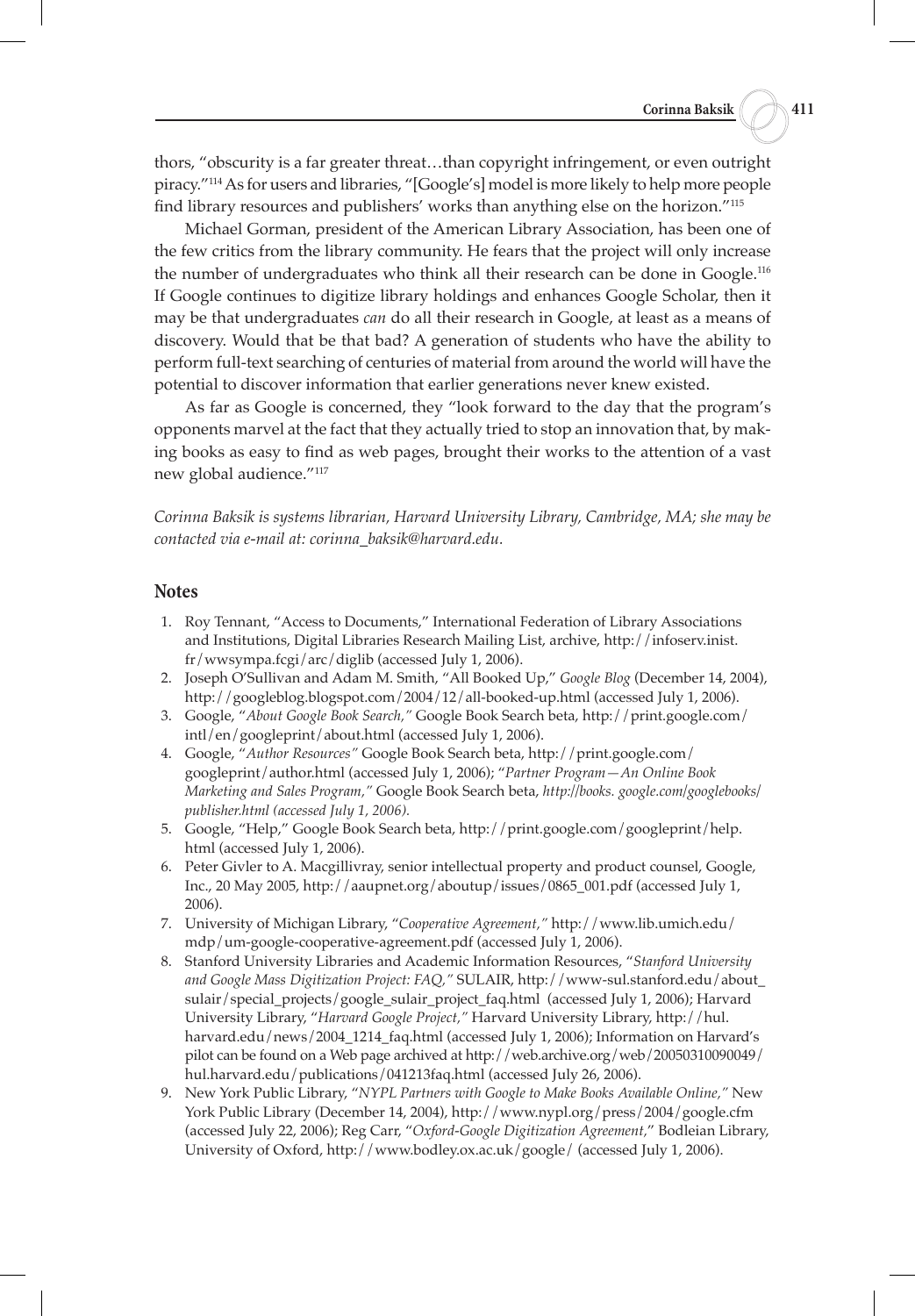# **412 Fair Use or Exploitation? The Google Book Search Controversy**

- 10. Bodleian Library, "*Oxford University—Google Digitization Progamme: FAQs,"* Bodleian Library, University of Oxford, http://www.bodley.ox.ac.uk/google/ (accessed July 1, 2006).
- 11. Katie Hafner, "At Harvard, a Man, a Plan and a Scanner," *New York Times,* November 21, 2005; University of Michigan Library, "*Cooperative Agreement,"* University of Michigan Library, http://www.lib.umich.edu/mdp/um-google-cooperative-agreement.pdf (accessed July 1, 2006); and Stanford University Libraries, "Stanford and Google Book Search Statement of Support and Participation, December 2005*,"* SULAIR, http://library. stanford.edu/about\_sulair/news\_and\_events/stanford\_google\_project.html (accessed July 1, 2006).
- 12. Hafner; President and Fellows of Harvard College, "*Harvard's Endowment Funds,"* The Harvard Guide: Finances, http://www.hno.harvard.edu/guide/finance/ (accessed July 1, 2006).
- 13. Google, "*Where does metadata come from?"* Google Book Search beta, http://print.google. com/support/publisher/bin/answer.py?answer=20025&topic=348 (accessed July 1, 2006).
- 14. Google, "Your Content is Protected," Google Book Search*,* http://books.google.com/ services/print\_tour/print4.html (accessed July 19, 2006); Google, "Google Books Partner Program Standard Terms and Conditions," Google Book Search beta (November 21, 2005), https://books.google.com/partner/terms (accessed July 19, 2006); and Google, "Library Project—An enhanced card catalog of the world's books*,"* Google Book Search beta, http://print.google.com/googleprint/common.html (accessed July 19, 2006).
- 15. Google, "Help: Frequently Asked Questions," Google Book Search beta, http://books. google.com/googleprint/help.html (accessed July 19, 2006).
- 16. Ibid.
- 17. Eric Schmidt, "Books of Revelation," *Wall Street Journal*, October 18, 2005.
- 18. Jeffrey R. Young, "Google Adjusts its Book-Scanning Project in Response to Complaints from Publishers," *Chronicle of Higher Education,* September 2, 2005.
- 19. Google, "*Information For Publishers and Authors about the Library Project,"* Google Book Search beta *,* http://print.google.com/googleprint/publisher\_library.html (accessed July 1, 2006).
- 20. Sally Morris, "*Google Print for Libraries—ALPSP Position Statement"* (July 2005), http:// www.alpsp.org/2005pdfs/Googlestatement.pdf (accessed July 1, 2006).
- 21. Vincent Kiernan, "Prolific Author Tells Google to Remove His Books from its Library-Scanning Project," *Chronicle of Higher Education*, October 21, 2005.
- 22. Sanford G. Thatcher, "*Fair Use in Theory and Practice: Reflections on its History and the Google Case,"* Penn State: psupress.org, http://www.psupress.org/news/news\_NACUA.html (accessed July 1, 2006).
- 23. Google, "*Information For Publishers and Authors about the Library Project."*
- 24. Schmidt.
- *25.* "Authors' Group Sues Google Over Library-Scanning Project," *Chronicle of Higher Education,* September 30, 2005.
- 26. *McGraw-Hill Companies, Inc., Pearson Education, Inc., Penguin Group (USA), Inc., Simon & Schuster, Inc., and John Wiley & Sons, Inc. v. Google, Inc.,* No. 05 Civ. 8881 *(*S. D. N. Y. Oct. 19, 2005), http://publishers.org/press/pdf/40%20McGraw-Hill%20v.%20Google.pdf (accessed July 1, 2005).
- 27. Schmidt.
- 28. Tim Wu, "Leggo My Ego," *Slate* (October 17, 2005), http://www.slate.com/id/2128094/ (accessed July 1, 2006).
- 29. Lawrence Lessig, "Let a Thousand Googles Bloom," *Los Angeles Times*, January 12, 2004, http://www.freepress.net/news/print.php?id=6159 (accessed July 1, 2006); Lessig, "Google Sued," Lessig Blog (September 22, 2005), http://www.lessig.org/blog/ archives/003140.shtml (accessed July 1, 2006).
- 30. Tim O'Reilly, "Search and Rescue," *New York Times*, sec. A, September 28, 2005, late edition, final.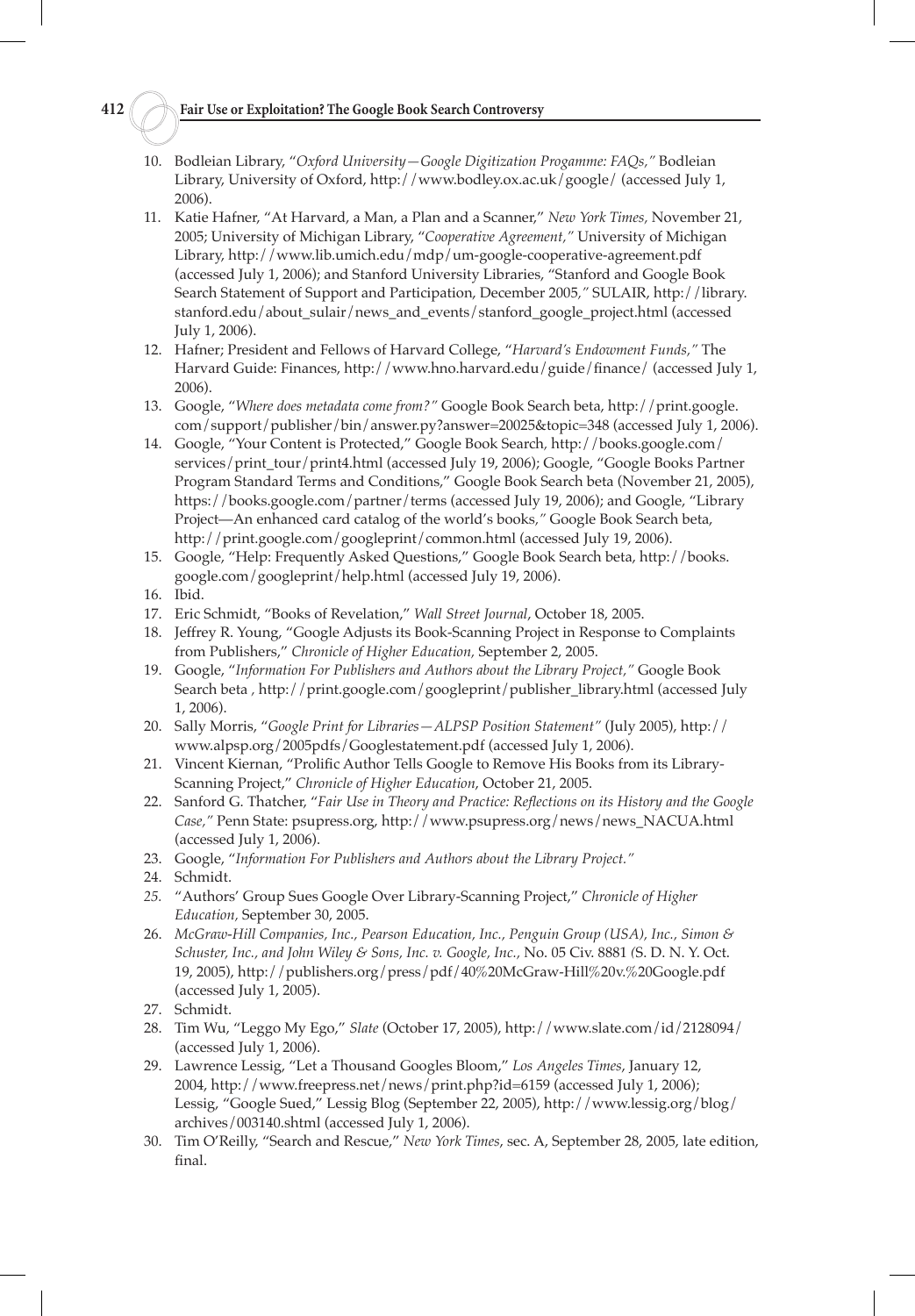- 31. Pat Schroeder, "Lack of Sense and Sensibility," *USA Today,* November 8, 2005.
- 32. McGraw-Hill et al.
- 33. Ibid.
- 34. AAUP Board of Directors, "*Google's New Opt-out Policy,"* Association of American University Presses (August 19, 2005), http://aaupnet.org/aboutup/issues/81905.html (accessed November 20, 2005).
- 35. Kiernan.
- 36. Sally Morris, "ALPSP Position Statement on Google Print for Libraries" (August 24, 2005), http://www.alpsp.org/2005pdfs/GooglePrintLibraries.pdf (accessed July 14, 2006).
- *37. "*A University Press Leader Has Questions for Google," *Chronicle of Higher Education,* June 3, 2005.
- 38. Jonathan Band, "The Google Print Library Project: A Copyright Analysis" (August 2005), http://www.policybandwidth.com/doc/googleprint.pdf (accessed July 1, 2006); Adam M. Smith, "Discovering Hard-to-Find Books," Google Blog (October 31, 2005), http:// googleblog.blogspot.com/2005/10/discovering-hard-to-find-books.html (accessed July 1, 2006).
- 39. Carrie Russell, *Complete Copyright: An Everyday Guide for Librarians* (Chicago: American Library Association, 2004), 19–33.
- 40. Schroeder, "Google Cannot Rewrite U.S. Copyright Laws," *Wall Street Journal,* October 20, 2005.
- 41. Scott Carlson, "Publishers Sue Google to Prevent Scanning of Copyrighted Works," *Chronicle of Higher Education*, October 28, 2005.
- 42. Subcommittee on Commerce, Trade, and Consumer Protection of the House Committee on Energy and Commerce, *Fair Use: Its Effects on Consumers and Industry, Hearing,* 109th Cong., 1st sess., 2005, 16–22.
- 43. Band.
- 44. Russell, 19–33, 218–9.
- 45. Elisabeth Hanratty, "Google Library: Beyond Fair Use?," *Duke Law & Technology Review Rev. 0010* (2005), http://www.law.duke.edu/journals/dltr/articles/2005dltr0010.html (accessed July 1, 2005).
- 46. Electronic Frontier Foundation, "Google's Card Catalog Should Be Left Open," Electronic Frontier Foundation: Defending Freedom in the Digital World (September 21, 2005), http://www.eff.org/news/archives/2005\_09.php#003994 (accessed July 1, 2006). Whether Google Book Search is an "improved digital equivalent" of a card catalog is open for debate.
- 47. University of Michigan Library, "U-M University Library—Google Digitization Project: A Brief Overview" (December 13, 2004), http://www.lib.umich.edu/mdp/overview.pdf (accessed July 1, 2006).
- 48. Band.
- 49. Givler.
- *50.* "Clip Previews of Movies Did Not Qualify as Fair Use," *Computer & Internet Lawyer* 20, 11 (November 2003): 27.
- 51. Thatcher.
- 52. Givler.
- *53.* "Authors' Group Sues."
- 54. Band.
- 55. Schmidt.
- 56. Michael A. Banks, "Amazon.com Opens the Books," *Online 28,* 2 (March/April 2004): 33.
- 57. Chris Anderson, "The Long Tail," *Wired Magazine 12*, 10 (October 2004), http://www. wired.com/wired/archive/12.10/tail.html (accessed July 1, 2006).
- 58. Susan Wojcicki, "Google Print and the Authors' Guild," Google Blog (September 20, 2005), http://googleblog.blogspot.com/2005/09/google-print-and-authors-guild.html (accessed July 1, 2006); Electronic Frontier Foundation.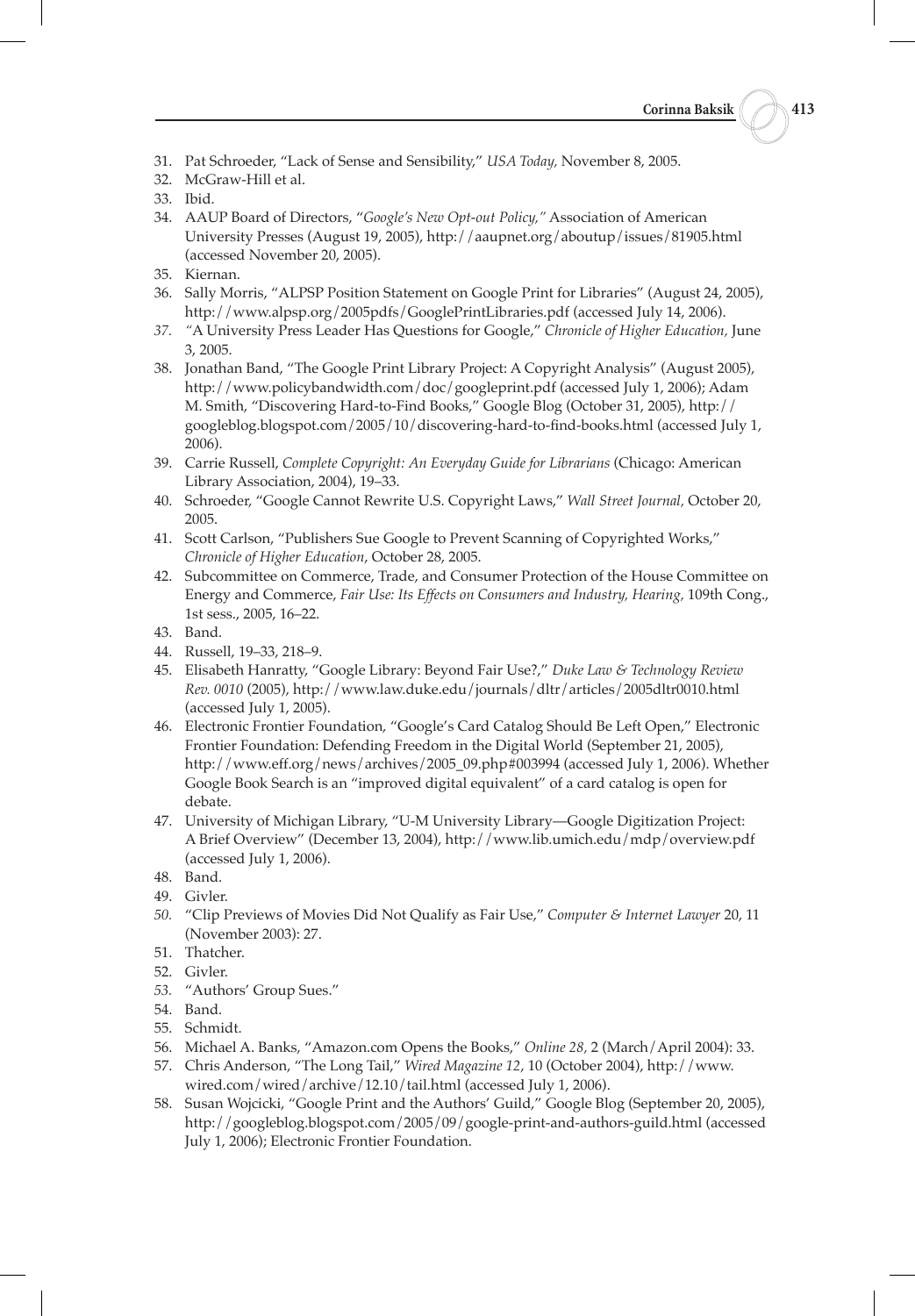# **414 Fair Use or Exploitation? The Google Book Search Controversy**

- 59. Barbara Quint "Fame or Fortune? The Appeal of Numbers," *Information Today* 22, 5 (May 2005):7.
- 60. OCLC, "Quick Facts About the Open WorldCat Program," OCLC, http://www.oclc.org/ worldcat/open/facts/default.htm (accessed July 1, 2006).
- 61. Morris.
- 62. Michael Jensen, "Presses Have Little to Fear from Google," *Chronicle of Higher Education,* July 8, 2005.
- 63. McGraw-Hill et al.
- 64. Hanratty.
- 65. Georgia Harper, "Google This," Copyright Crash Course, http://www.utsystem.edu/ogc/ intellectualproperty/googlethis.htm (accessed July 1, 2006).
- 66. Ibid.
- 67. Ibid.
- 68. Hanratty.
- 69. Carlson.
- 70. Association of Independent Video and Filmmakers, Independent Feature Project, International Documentary Association, National Alliance for Media Arts and Culture, and Women in Film and Video, Washington, D.C. Chapter, "Documentary Filmmakers Statement of Best Practices of Fair Use," http://www.centerforsocialmedia.org/rock/ backgrounddocs/bestpractices.pdf (accessed July 1, 2006).
- 71. Jessica Litman, *Digital Copyright* (Amherst, New York: Prometheus Books, 2001), 114.
- 72. Ibid., 171–86.
- 73. Google, "Information For Publishers and Authors about the Library Project."
- 74. Hanratty.
- 75. University of Michigan Library, "U-M University Library—Google Digitization Project."
- 76. Schroeder, "Google Cannot Rewrite U.S. Copyright Laws."
- 77. University of Michigan Library, "Cooperative Agreement"; Stanford University Libraries, "Stanford and Google Book Search Statement"; and Hafner.
- 78. Thatcher.
- 79. Litman, 80.
- 80. Morris.
- 81. Denise Troll Covey, "Acquiring Copyright Permission to Digitize and Provide Open Access to Books," Digital Library Federation, http://www.diglib.org/pubs/trollcovey0509/ (accessed July 1, 2006).
- 82. Barbara Quint, "Books Online: The Fee Versus Free Battle Begins," NewsBreaks & The Weekly News Digest, Information Today, Inc., http://www.infotoday.com/newsbreaks/ nb051121-2.shtml (accessed July 1, 2006).
- 83. Harper.
- 84. Litman, 74.
- 85. Brian Lavoie, Lynn Silipigni Connaway, and Lorcan Dempsey, "Anatomy of Aggregate Collections: The Example of Google Print for Libraries," *D-Lib Magazine* 11, 9 (September 2005), http://www.dlib.org/dlib/september05/lavoie/09lavoie.html (accessed July 1, 2006)
- 86. Stanford Law School Center for Internet and Society, "Kahle v. Ashcroft Case Page" (April 12, 2005), Stanford Law School Center for Internet and Society, http://cyberlaw.stanford. edu/about/cases/kahle\_v\_ashcroft.shtml (accessed July 1, 2006)).
- 87. Covey.
- 88. Ibid.
- 89. Ibid.
- 90. Lavoie, Connaway, and Dempsey.
- 91. Subcommittee on Commerce, *Fair Use, 36–43.*
- 92. McGraw-Hill et al.
- 93. Ibid.